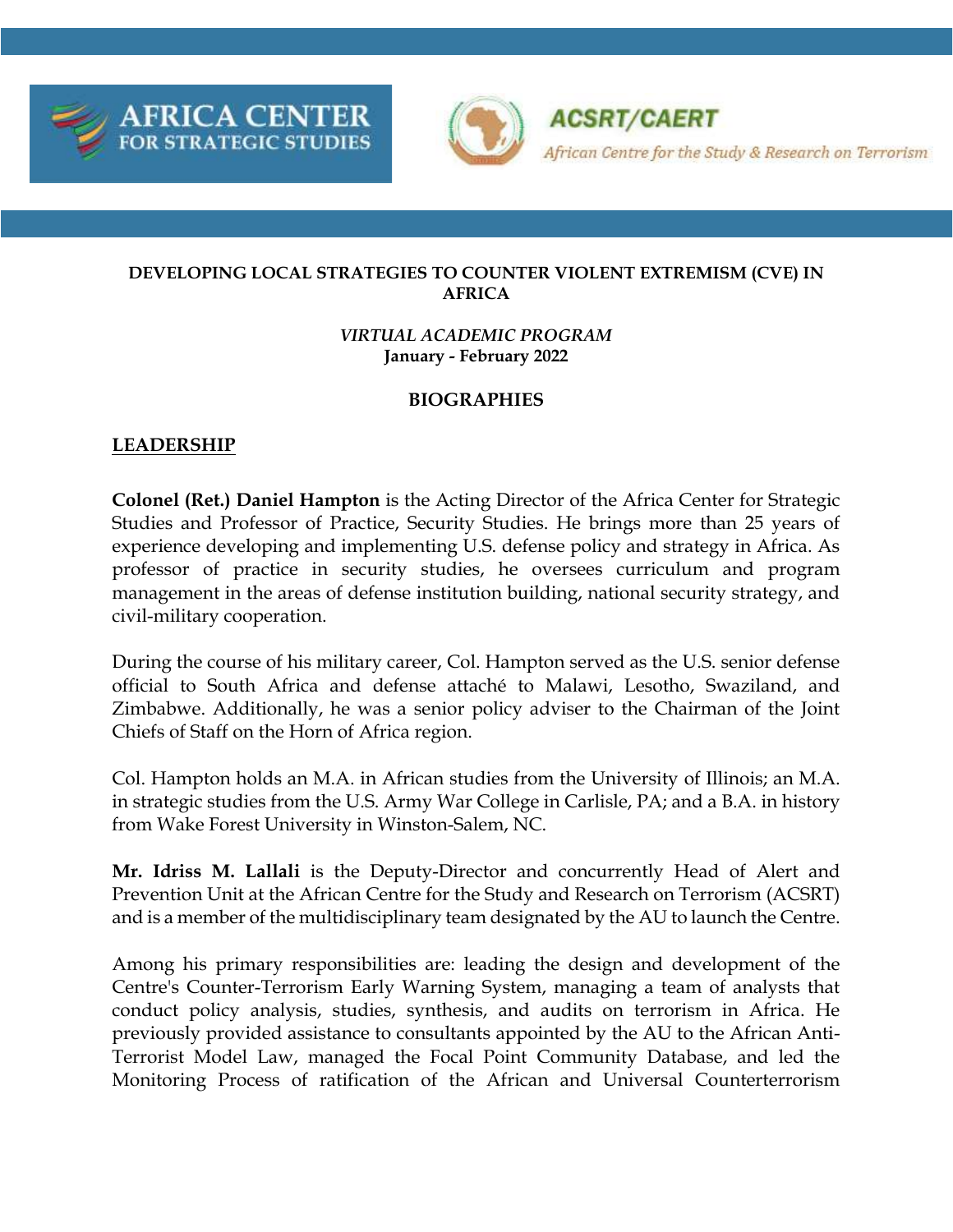Instruments. Mr. Lallali is also leading a team of experts that evaluate the Counterterrorism capacity of African Union Member States.

**Dr. Anouar Boukhars** is professor of counterterrorism and countering violent extremism, at the Africa Center for Strategic Studies. Dr. Boukhars works closely with African government and nongovernmental security sector leaders on developing and implementing activities and programs relating to counterterrorism and countering violent extremism. His research focuses on the dynamics of radicalization and violent extremism in Africa.

Prior to joining the Africa Center, Dr. Boukhars was a nonresident fellow in the Middle East Program at the Carnegie Endowment for International Peace and an associate professor of international relations at McDaniel College. He has served on several advisory boards and committees on the Sahel and North Africa, including at the African Peacebuilding Network at the Social Science Research Council. From August 2015 to July 2017, Dr. Boukhars served at the Institute for Peace and Security Studies in Addis Ababa, Ethiopia, as lead facilitator of its flagship program, the Executive Masters in Managing Peace and Security in Africa. His research has been published in numerous leading policy publications and academic journals. He routinely conducts fieldwork in Africa and consults frequently for the African Union, World Bank, United Nations, U.S. State Department, and European governments.

Dr. Boukhars holds a Ph.D. in international studies from Old Dominion University in Norfolk, Virginia; an M.A. in applied humanities from Al Akhaweyn University in Ifrane, Morocco; and a B.A. in English literature from Ibn Tofail University in Kenitra, Morocco.

# **FACILITATORS (In Alphabetical Order)**

**Ms. Laurence-Aïda Ammour** is an Algerian/French Sociologist and Analyst in International Security and Defence Affairs with a 20-year research experience. Her areas of expertise include strategic analyses on North Africa (Algeria, Libya, Tunisia, Morocco, Western Sahara), Sahel and West Africa.

Her analyses are led along a trans-disciplinary approach, crossing history, sociology, geopolitics, and international relations, including States' perceptions, communities conflicts, terrorism, political and military culture, and defense affairs.

Since 2011 she regularly works as speaker, contributor and facilitator with the Africa Center for Strategic Studies (Washington DC). She also is a research associate to the Centre Français de Recherche sur le Renseignement (Paris), Consultant for The Broker online, Programme "Sahel Watch" (Amsterdam, The Netherlands), The George C. Marshall Center (Garmisch-Partenkirchen, Germany), and member of The African Borderland Research Network (Edinburgh).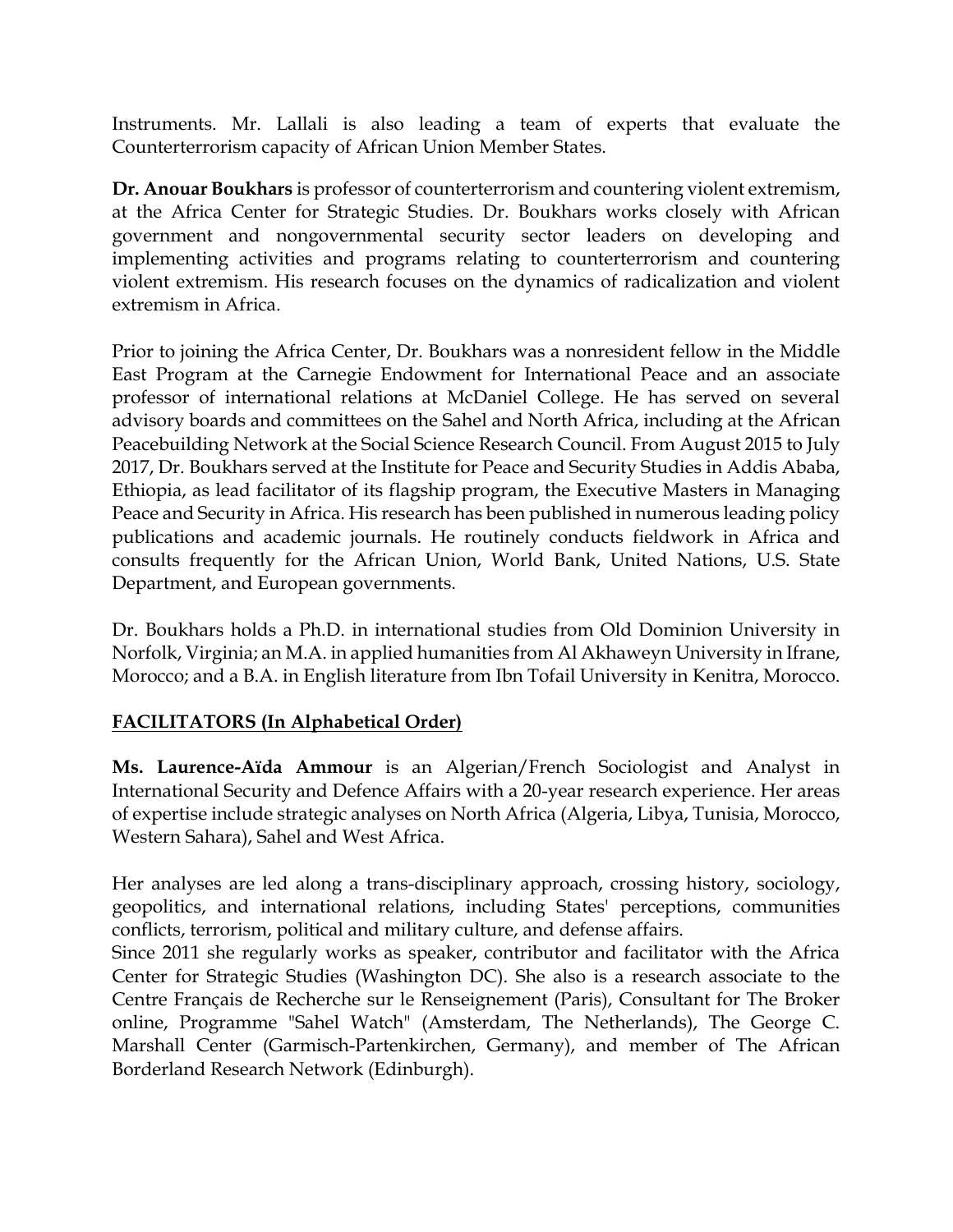She was international staff to the Academic Research Branch at the NATO Defense College for 8 years (Rome, Italy). She has collaborated as a contributor and/or speaker with The International Institute for Security Studies (London), IHS Jane's Country Risk (London), Oxford Analytica (London), The National Defense University (Washington D.C), The US Department of State and the US Department of Defense, Africom (Stuttgart, Germany), The Center for Naval Affairs (Alexandria,VA, USA), The Geneva Centre for Security Policy (Switzerland), CIDOB (Barcelona), GRIP (Brussels),Trustafrica (Dakar), Institut Européen de la Méditerranée (IEMED-Barcelona), Nordiska Afrikainstitutet (Stockholm), USARAF (Vicenza, Italy), Institut Français des Relations Internationales (Paris), and The Universities of Valencia and Madrid (Spain).

Recent publications include: The Death of Abubakr al-Baghdadi, not a good news for Africa, CF2R, Paris, November 2019; The Wahhabi Penetration In Africa, CF2R, Paris, 2018; Libya View of Algeria, Limes Review, Rome (Italy), July 2019; "The Algerian Counter-Terrorism Strategy: Between Internal Security Imperatives and the Search for Regional Stability," African Conflict Studies Department, Ottawa University, Canada, 2019 ; « How Violent Extremist Groups Exploit Intercommunal Conflicts in the Sahel », Africa Center for Strategic Studies, Spotlight, February 2020 ; « State-backed armed governance in the Sahel stirs ethnic conflicts », The Broker (The Netherlands), February 2020. Forthcoming: "Algeria, An Emerging Power In Regional Conflict Resolution Initiatives", University of Bogota, African Studies Department, Routledge-London, 2022; and Turkey in Africa, CF2R, Paris, 2022.

**Ms. Phyllis Muema** is currently the Executive Director of Kenya Community Support Centre (KECOSCE), She is a Social Development Expert and holds a post graduate diploma in human and natural resources and in peace building and conflict management from Danida Fellowship Centre (DFC). She also holds a senior management certificate from the Kenya School of Government.

Phyllis is a local practitioner in CVE with 9 years experience designing project that respond to violent extremism drivers, building local capacities for community groups and civil society and policy dialogues and influencing. Phyllis played a role in the development of the Draft Kenya National Peacebuilding and conflict management policy, the Draft National Counter radicalization strategy and is a member of the Global Counter Terrorism Forum where she has provide community perspectives to Countering Violent Extremism. Phyllis is a guest speaker on the role of civil societies in confronting Terrorism at the George Marshall European Centre for Security Studies and was a member of the steering committee on Global Community Engagement and Resilience Fund (GCERV).

**Dr. Émile Ouédraogo** is an adjunct professor of practice at the Africa Center for Strategic Studies, specializing in issues related to national security strategy development and security sector reform and governance. Since 2007, he has worked with the Africa Center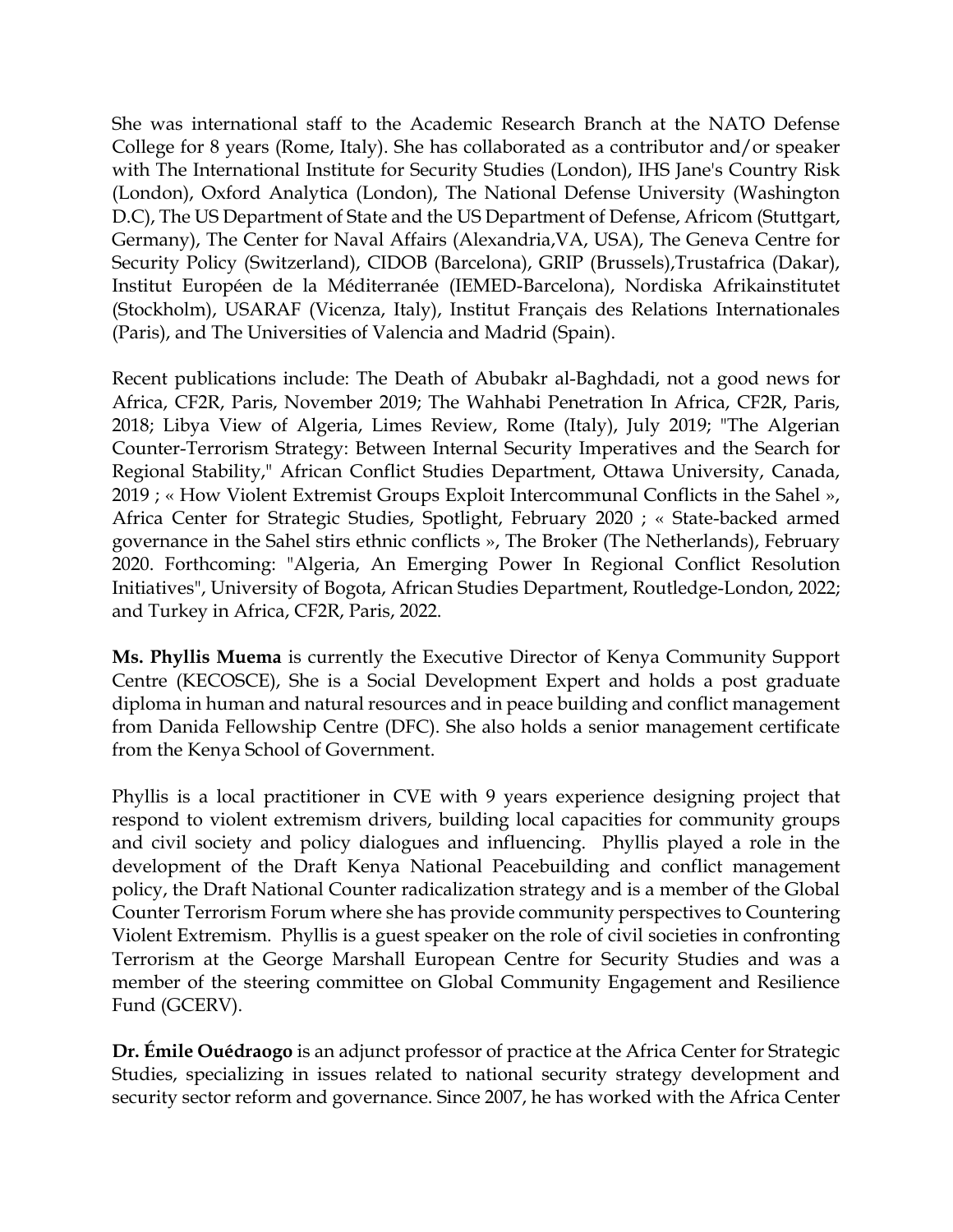on more than 52 activities as a speaker, facilitator, and author. He also works with UN, AU, ECOWAS Parliament, Just Future (Netherland), Partners Global (USA), Konrad Adenauer Foundation (Germany), Friedrich Erbet Stiftung (Germany). He is a member of the Executive committee of the African Security Sector Network and founding President of the « Fondation pour la Sécurité du Citoyen » of Burkina Faso (FOSEC).

Prior to joining the Africa Center, Dr. Ouédraogo completed a six-month mission with the African Union in 2017 as a security sector reform and governance expert for Madagascar. He is currentely senior expert consultant for UN in Mali and also international expert in DRC for the Dutch project « Just Future ». As Minister of Security of Burkina Faso from 2008 to 2011, he initiated and developed a Homeland Security Strategy and operationalized the concept of community policing and community participation in the management of security issues. After 32 years of service with the Burkina Faso Army, he retired from active duty in 2012 as a Colonel, having served in positions including Aide de Camp to the Prime Minister, Support Regiment Commanding Officer, Infantry Commando Regiment Commanding Officer and Chief of the Military Intelligence.

Dr. Ouédraogo was a parliamentarian in the National Assembly of Burkina Faso and the ECOWAS Parliament, where he sat on the Political Affairs, Peace, Defense, and Security Committees. In this capacity, he carried out informative and investigative missions in most of ECOWAS' 15 countries.

He earned a Ph.D. from the Center for Diplomatic and Strategic Studies in Paris, France, on security sector reform and governance in the ECOWAS Region

**Ms. 'Kemi Okenyodo,** Executive Director, Rule of Law Empowerment Initiative (also known as Partners West Africa- Nigeria) has over fifteen years ' experience in security and governance issues in both Nigeria and West Africa, NGO management and litigation practice.

She has expertise in the security governance sector, with special emphasis on police accountability and citizens/security institutions engagement. She has also been engaged in several works geared toward the evolution of non-state actors and their contributions to improving public safety and security; policing and gender issues, as well as, election security management. She is also well-experienced in project management, monitoring & evaluation, fund raising, stakeholder management and networking, as well as team building and innovative leadership.

**Captain Joaquim Pacheco Santos**, as senior Portuguese representative, serves as a liaison between the Africa Center and the Portuguese Ministry of Defense, coordinating exchanges on security-related Africa policy and scholarship. He also serves as a facilitator and speaker at Africa Center academic programs.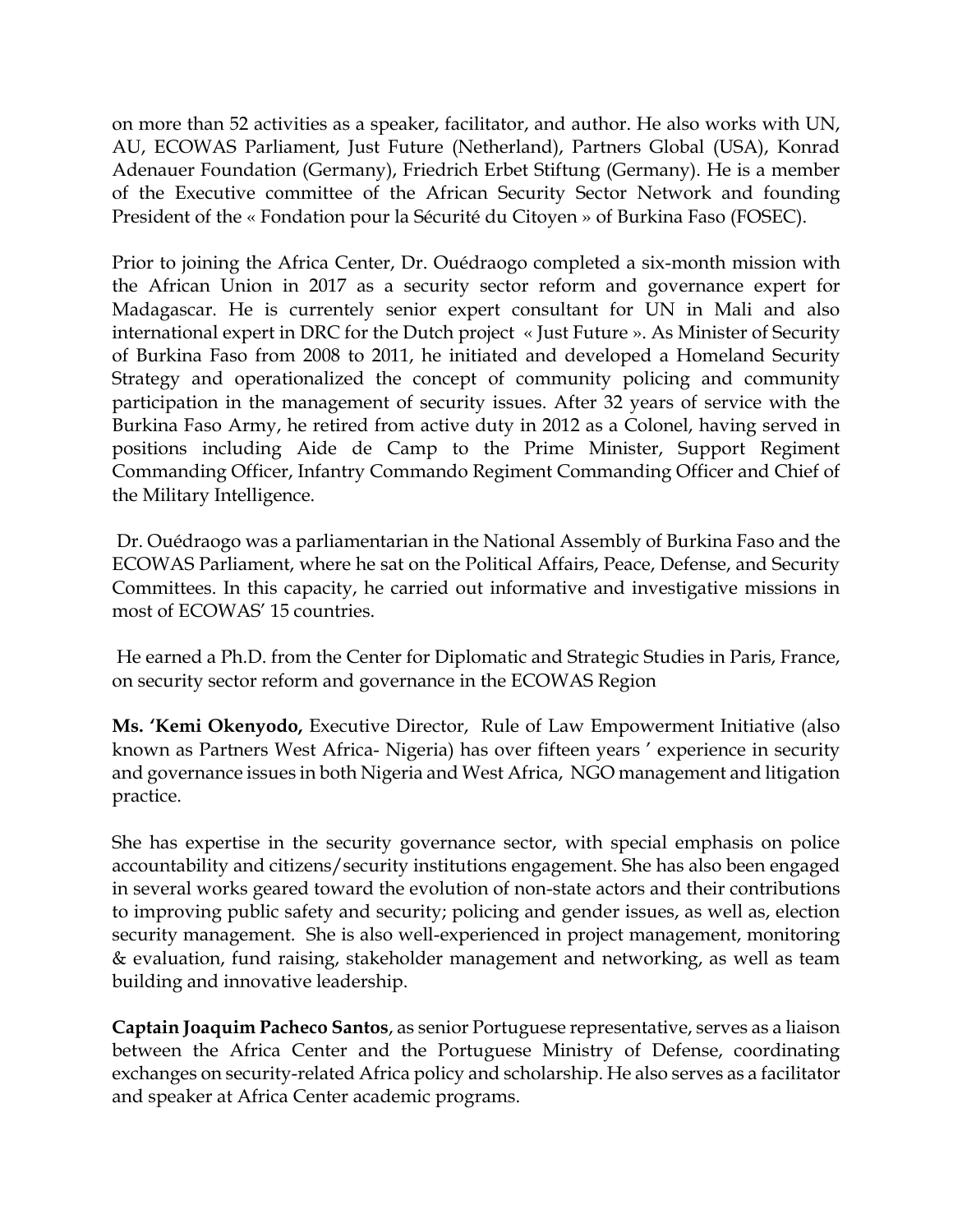Prior to joining the Africa Center, Captain Joaquim Pacheco Santos served as executive assistant and adviser of the Angola Naval Academy Commander in Luanda. From 2015 to 2017, he was the Commander of the Marine's School, 2015-17, and in 2017 served as Deputy Commander of the Portuguese Marine Corps. Additionally, Captain Joaquim Pacheco Santos served as Cadet Corps Commander at the Portuguese Naval Academy from 2010 to 2013; Head of the Psychology Department at the Naval Academy between 2005 and 2010; and Lecturer on Organizational Behavior at the Naval Academy from 2005 to 2010. Captain Santos was the Head of the Department of Organizational Behavior and Leadership Training from 2002 to 2005, and Commander of the Landing Craft Unit, at the Marines Corps, from 1999 to 2002

Captain Santos holds a PhD in Management and Organizational Behavior (2015) from the Superior Institute of Work and Enterprise Sciences (I.S.C.T.E) in Lisbon, and a master's degree in Organizational Behavior (2002) from the Superior Institute of Applied Psychology (I.S.P.A) in Lisbon. Captain Santos was an Invited Lecturer on Leadership, Motivation and Corporate/Business Ethics at the ISCTE-IUL, University at Lisbon, from 2005 to 2019. He had published numerous scientific papers in the field of the team leadership development and training.

#### **SPEAKERS (In Alphabetical Order)**

**Ms. Imen Belhedi** joined Search as Program Director, then she became Country Director Tunisia, Imen leads the development and implementation of our strategy and our partnerships in Tunisia.

She ensures the implementation of a very diverse portfolio that seek to (1) encourage active citizen participation in processes of local and national governance, (2) transform violent extremism, and (3) promote the institutionalization of peace education.

Imen Belhadi is an expert in youth, gender, and local development, she has held several decision-making positions in the administration: Head of Office of International Cooperation, Director of Information and Documentation, Member of the cabinet of the Minister of Youth and Sports Affairs, Director General of the National Youth Observatory, and CEO of CREDIF (Center for Research, Studies, Documentation and Information on Women).

She has served as a member of the Executive Office of the National Union of Tunisian Women, Deputy Mayor of the City of Tunis, Vice-President of the Economic and Social Council, President of the Tunisian Women's Youth Organization, Observer on the Human Rights Council, Founding member of ECOSOC, Vice-President of the decade of the African woman.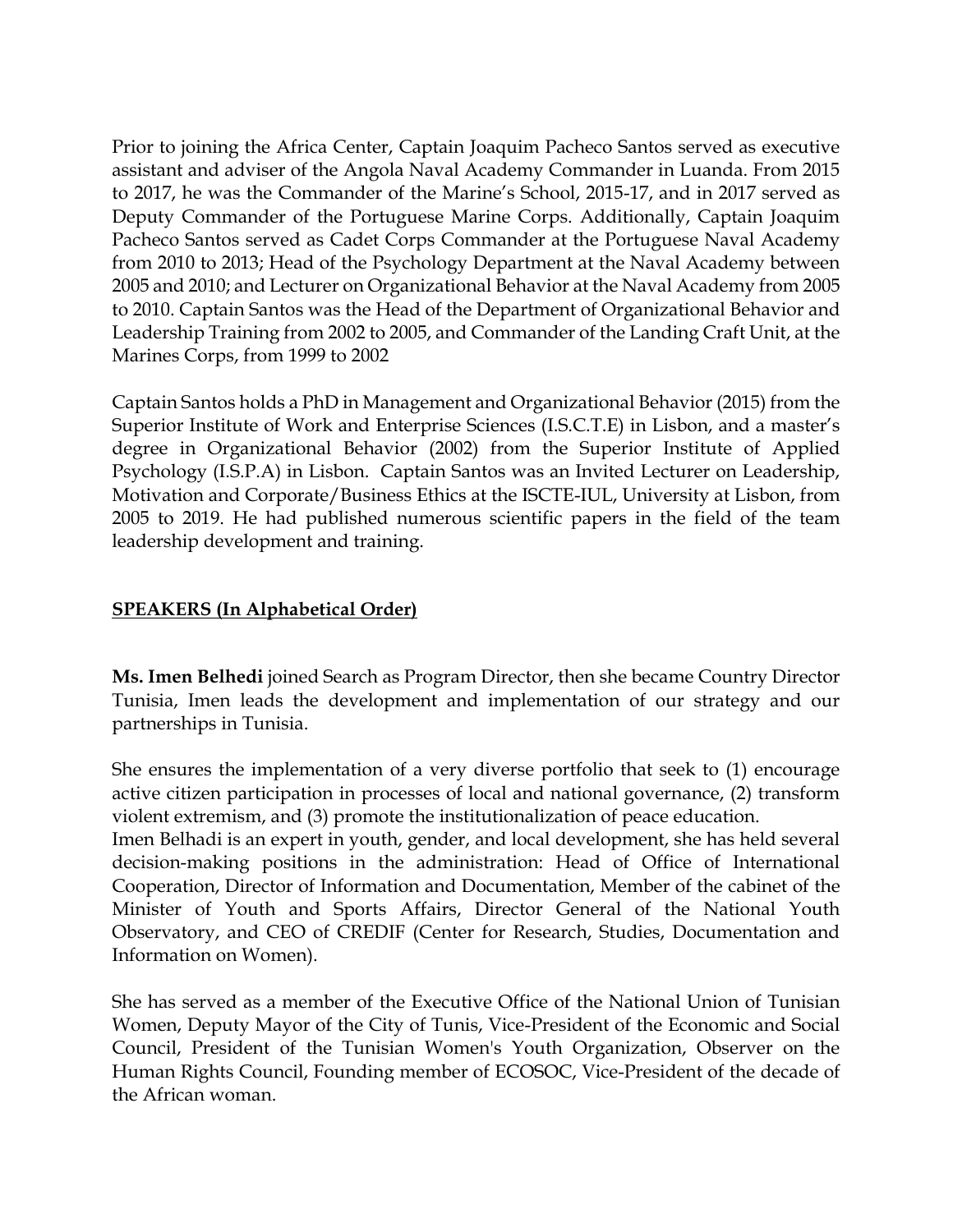This dual administrative and associative expertise at the national and international levels, allowed her to participate actively in the development of different surveys, strategies and national policies as well as the setting up and implementation of cooperation projects with several donors in different sectors. (the World Bank, GIZ, UK FCO, the North South Center )

Imen Belhadi has a postgraduate degree in Law and Legal Sciences and a DSHS in Information Sciences and archiving. Auditor of the 20th class of the National Defense Institute on the "National Strategy on prevention Violent Extremism», and the 4th class of the Institute of Capacity Building of the Senior Managers of the State. As a Tunisian woman, she has Arabic as a mother tongue and is fluent in French and has good knowledge of English.

**Ms. Patricia Crosby** is a countering violent extremism (CVE) and governance specialist with strong experience and expertise working with governments and civil society to develop programs, strategies and action plans to address the underlying causes of violence. While at the Institute for Strategic Dialogue, Patricia led the Strong Cities Network expansion in East Africa, facilitated learning exchanges and advocated for the inclusion of local governments in security policy development. She was responsible for supporting multiple county governments in Kenya implement their action plans, developed several toolkits and tools and provided technical assistance on CVE. She also worked alongside civil society and government to design grassroots led intervention programs. Previously, Patricia worked for the Commonwealth Secretariat's CVE unit, designing and implementing government capacity-building projects. Patricia has also worked for the Canadian Government, focusing on crisis response, consular emergencies and Middle East development programming. Currently, Patricia works for Options Consultancy Services supporting their African offices design new governance and health financing programs and partnerships. Patricia graduated from the University of Ottawa with an Honours Bachelor of Social Science in International Development and Globalization.

**Ms. Angela Martin** is the Senior Counter Terrorism Advisor at USAID's Africa Bureau. She brings over 30 years of experience designing, managing, and implementing programs for US Government agencies such as USAID, African Development Foundation and the Peace Corps, with significant field experience in West, Central, and Southern Africa, and the Balkans. She is a senior manager and policy advisor with extensive experience in developing and applying policy decisions to assure successful implementation of fieldlevel projects. She led all aspects of the Trans Sahara Counter Terrorism Partnership (TSCTP) program start-up for USAID and has led numerous field based assessments of violent extremism risk in Sub-Saharan Africa. She directed the USAID Africa Bureau development of technical guides which serve as the foundation for all for development assistance programs to counter violent extremism (CVE) in the agency. She has created